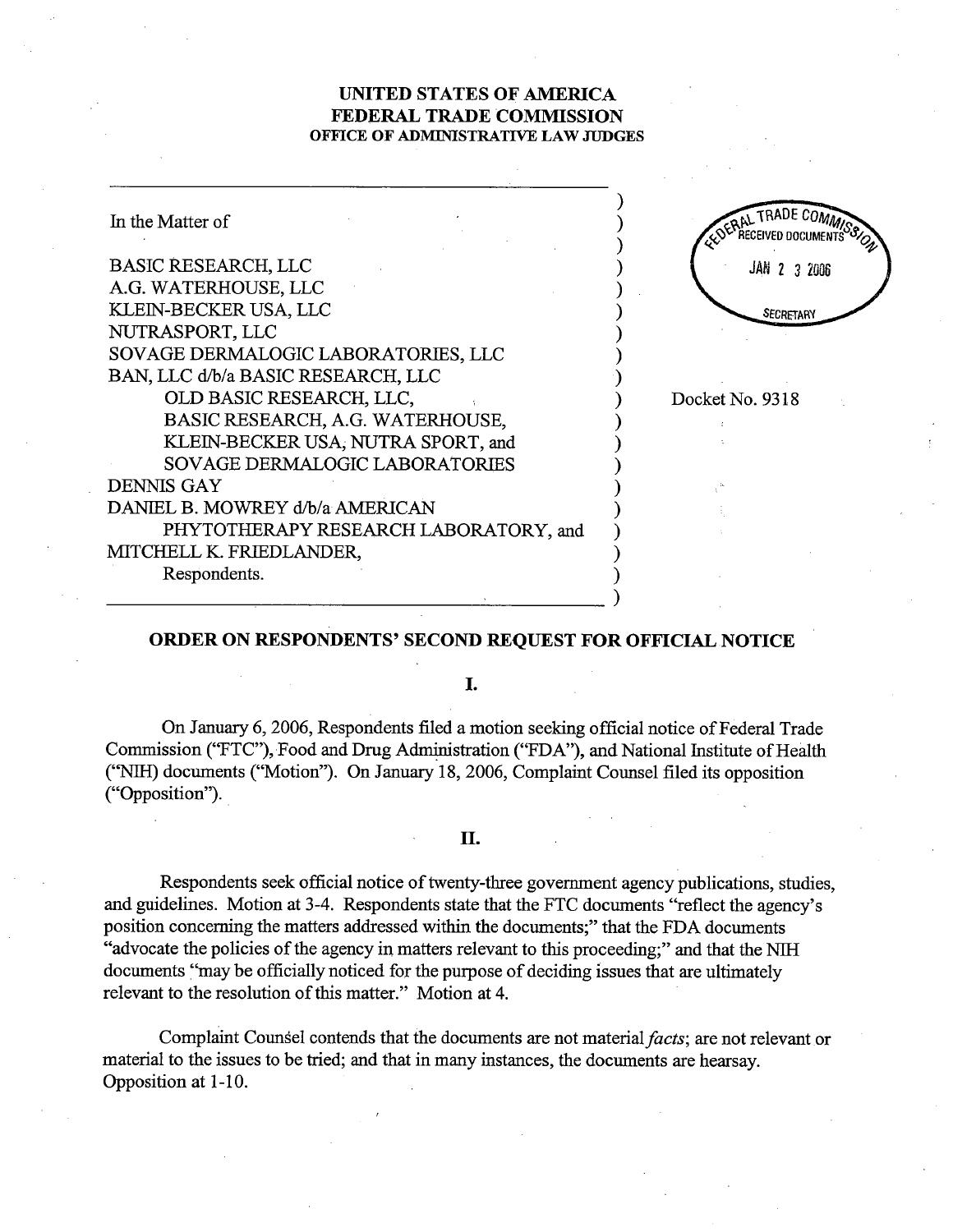Commission Rule of Practice 3.43(d) states: "When any decision of an Administrative Law Judge or of the Commission rests, in whole or in part, upon the taking of official notice of a material fact not appearing in evidence of record, opportunity to disprove such noticed fact shall be granted any party making timely motion therefor." 16 C.F.R.  $\S$  3.43(d); see also 5 U.S.C.  $§$  556(e). Because the Commission Rule does not define official notice, it is appropriate to look to Federal Rule of Evidence 20l(b). "A judicially noticed fact must be one not subject to reasonable dispute in that it is either  $(1)$  generally known within the territorial jurisdiction of the trial court or (2) capable of accurate and ready determination by resort to sources whose accuracy cannot reasonably be questioned." Fed. R. Evid. 201(b).

Under Commission precedent, official notice may be taken of references "generally accepted as reliable." In re Thompson Medical Co.,  $104$  F.T.C. 648, 790 (1984); In re Rambus, 2003 WL 22064718 (Aug. 27, 2003). Further, it is appropriate to take official notice of government records where there is a guarantee of trustworthiness.  $E.g.,$  In re Beauty-Style Modernizers, Inc., 83 F.T.C. 1761, 1780-81 (1974) (taking official notice of a Federal Reserve Board publication); In re Avnet, Inc., 82 F.T.C. 391, 464 n.31 (1973) (taking official notice of U.S. census data).

Respondents do not adequately explain the relevance of the twenty-three documents at issue to the issue to be tred. As stated in a prior Order:

> (TJhe issue to be litigated at the tral in this matter is whether Respondents violated the FTC Act's prohibition against false and misleading advertising. The FTC's policy statement therefore does not control the outcome of the case and is not the standard against which Respondents' claims will be judged, except insofar as the policy has been adopted by relevant laws and controlling cases. Heintz v. Jenkins, 514 U.S. 291, 298 (1995); Goswami v. American Collections Enterprise, Inc., 377 F.3d 488, 493, n.1 (5th Cir. 2004); Newman v. Boehm, Pearlstwin & Bright, Ltd., 119 F.3d 477, 481 n.2 (7th Cir. 1997); Amrep Corp. v. FTC, 768 F.2d 1171, 1178 (10th Cir. 1985).

November 4, 2004 Order on Complaint Counsel's Motion to Strike Respondents' Additional Defenses. Respondents have not demonstrated that the documents at issue are relevant, material and true.

Respondents do not identify specific facts for which they seek official notice, but merely list the documents. In addition, Respondents failed to attach copies of the documents at issue, so the Court is unable to effectively evaluate them.

 $\overline{2}$